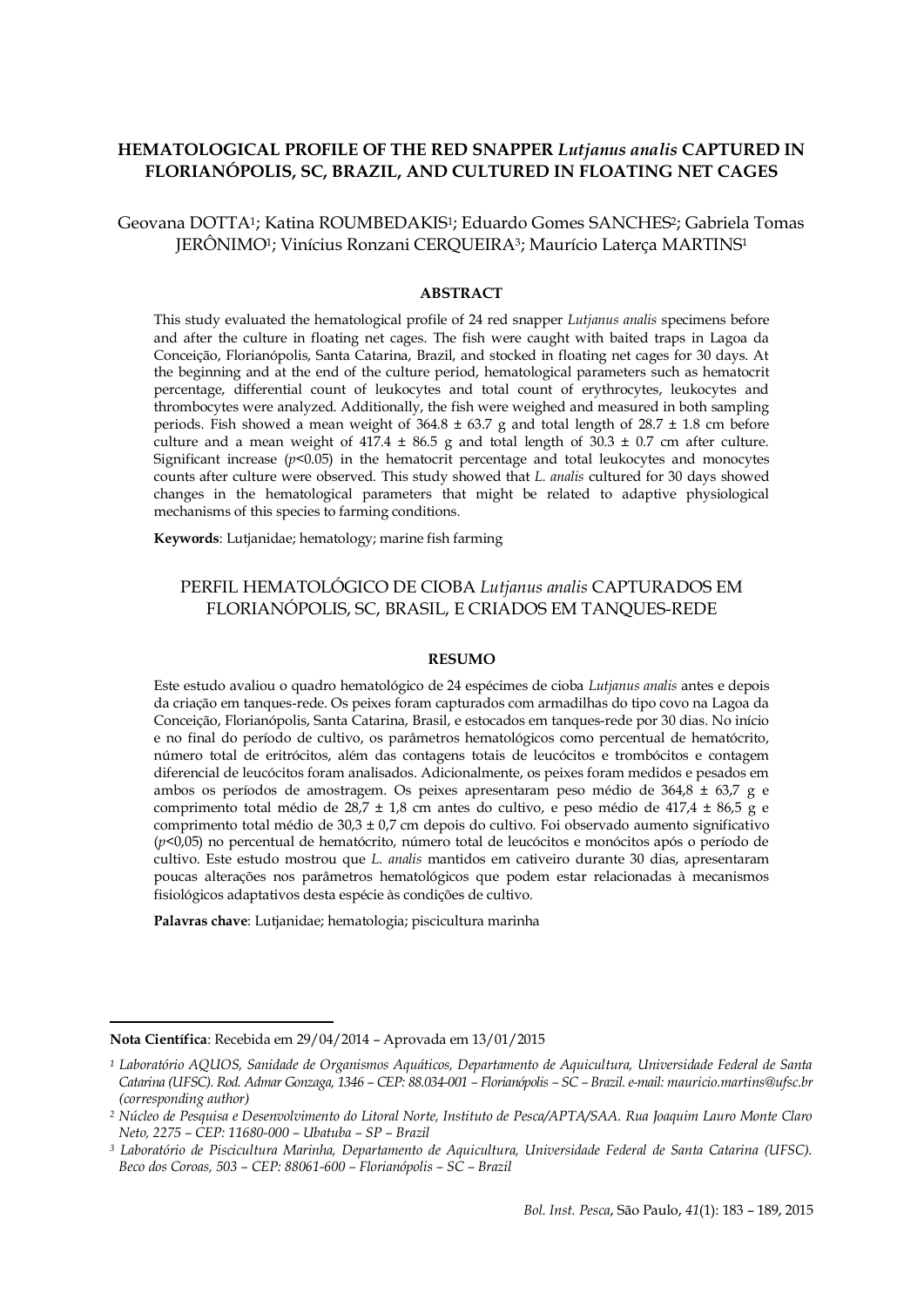## **INTRODUCTION**

Among the species with potential for marine fish farming, the species from the genus *Lutjanus*  are highlighted due to their productive performance, high demand and high market value (BENETTI *et al*., 2002; CAVALLI and HAMILTON, 2007)*.* The genus harbors 64 species that live in rocky and coral bottoms (FIGUEIREDO and MENEZES, 2000). The red snapper *Lutjanus analis* (Cuvier, 1828) is considered vulnerable by the International Union for Conservation of Nature and Natural Resources (IUCN), presenting occurrence along the Atlantic coast of the Americas (FOWLER *et al*., 2005). Experimental cultures developed in the Caribbean, Colombia and Brazil, have demonstrated the potential of this species for marine aquaculture (BENETTI *et al*., 2002; BOTERO and OSPINA, 2003; SANCHES, 2011).

Despite the potential for farming, most of these fish comes from fisheries - even with stagnant stocks or under high fishing efforts (FREITAS *et al.,* 2010). Thus, the development of snapper culture and the consequent decrease in wild stock fishing due to the supply of farmed fish, may provide a tool for preserving this important group of reef fishes (SANCHES *et al.*, 2007).

In Brazil, marine fish farming is in early stages of development, therefore, basic information on the species biology with potential for culture becomes essential for the future sustainability of the productive chain. Hematological parameters are important tools for assessing the general fish health status (MARTINS *et al.*, 2008a). Hematology is useful in verifying the effects of diseases, parasites, diets and other environmental conditions either in farmed fish from different husbandry systems or in nature (TAVARES-DIAS and MORAES, 2004).

Studies describing hematological parameters in marine fish are limited (WELLS and BALDWIN, 1990; MONTERO *et al*., 1999; ELAHEE and BHAGWANT, 2007; PAVLIDIS *et al.*, 2007; DEL RIO-ZARAGOZA *et al*., 2010). In Brazil, studies on the hematological parameters were made in mullet *Mugil platanus* from Cananéia, SP (RANZANI-PAIVA, 1995;

RANZANI-PAIVA and TAVARES-DIAS, 2002), fat snook *Centropomus parallelus* (SANTOS *et al*., 2009) from Cananéia, SP, and common snook *Centropomus undecimalis* from Bragança, PA (FUJIMOTO *et al*., 2009). There are no records on the hematology of snapper in Brazil.

Hematological parameters are susceptible to changes in the aquatic environment and may vary in wild and farmed conditions. Although important, studies that compare the hematological variables of fish before and after culture are scarce. The objective of this study was to evaluate the hematological profile of the red snapper *L. analis,* caught in their natural environment and after they have been cultured in floating net cages during 30 days.

### **MATERIAL AND METHODS**

Twenty-four red snappers, *L. analis,* were caught by fisherman using baited traps in coastal areas of Lagoa da Conceição, Florianópolis, SC (27°35'00.27"S; 48°26'30.51"W). The fish were placed in two floating net cages of 8 m<sup>3</sup> each whith stocking density of 1.5 fish m<sup>-3</sup>, located in open circulation ponds in the Laboratory of Marine Fish Culture (LAPMAR) of the Federal University of Santa Catarina (UFSC) in Florianópolis.

At the beginning of the experiment, all fish were anesthetized in a benzocaine solution (50 mg L-1 ) (according to the Ethic Committee PP 00861, CEUA/UFSC) and approximately 1.0 mL of blood was collected by puncturing the caudal vessel with syringes containing EDTA 10% (GHIRALDELLI *et al*., 2006). After that, fish were measured (cm) and weighed (g) individually using a digital electronic weighing scale (accuracy of 0.01 g). An aliquot of collected blood was used to determine the hematocrit percentage according to GOLDENFARB *et al.* (1971). Subsequently, blood smears were made in duplicates and stained with May-Grunwald/Giemsa by ROSENFELD (1947) method for total count of leukocytes and thrombocytes as well as differential count of white blood cells. The red blood cells count was performed using a hemocytometer after 1:200 dilution in sodium chloride solution (0.65%). The total numbers of thrombocytes and white blood cells were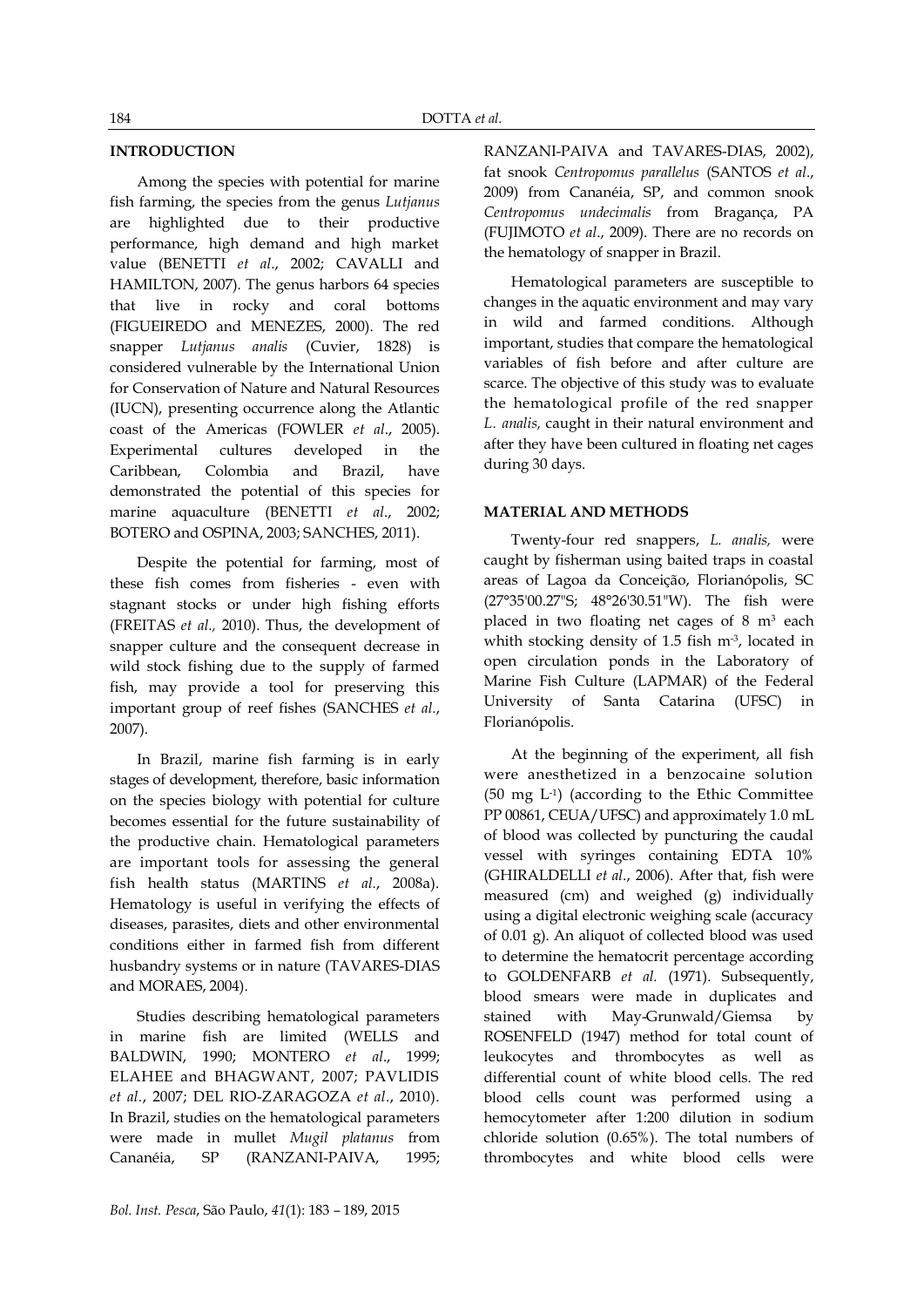calculated by the indirect method from blood smears, as suggested by ISHIKAWA *et al*. (2008).

After blood collection, the fish were replaced in the floating net cages. During the experimental period, the fish were fed once a day with eviscerated trash fish, at a rate of 3% body weight. Temperature and dissolved oxygen concentration in the water was monitored daily (YSI model 51 Oximeter - Yellow Springs Instrument Company, Yellow Springs, Ohio, USA) and presented mean values of 21.0  $\pm$  1.9 °C and 4.5  $\pm$  1.1 mg L<sup>1</sup>, respectively. The salinity  $(32.5 \pm 2.0\%)$  was also measured daily using an optical refractometer F 3000 (Bernauer Aquaculture, Blumenau, Brazil).

At the end of the culture adaptation period (30 days), a new biometric and blood sampling, following the same methodology, was made in order to compare the hematological parameters of fish.

Hematocrit percentage data were transformed into arc sine root of *x* and the other data were transformed into root of *x*. Then, the results were subjected to analysis of variance (ANOVA) and, when significant, the "t" test was used to detect differences between treatments (*p*<0.05) (ZAR, 1999).

### **RESULTS**

At the beginning of the experimental period, the mean weight of the fish was  $364.8 \pm 63.7$  g and total length  $28.7 \pm 1.8$  cm; after 30 days of daily feeding with trash fish, the mean weight was  $417.4 \pm 86.5$  g and total length  $30.3 \pm 0.7$  cm.

In relation to the hematological parameters, specimens of red snapper cultured for 30 days showed a significant increase in the hematocrit percentage even though no increase in the number of circulating red blood cells was observed (Table 1). A significant increase of total white blood cells after 30 days culture was also observed (Table 1).

No significant difference was found in the values of thrombocytes, lymphocytes and neutrophils between the two sampling periods. On the other hand, monocytes number was higher in fish after culture than that observed at the beginning of the experiment (Table 1).

**Table 1.** Hematological parameters and standard deviation of *Lutjanus analis* before and after 30 days of culture in floating net cages. Different letters indicate significant differences between the periods (*p*<0.05) by "t" test.

| Hematological parameters                                   | <b>Before culture</b>          | After culture            |
|------------------------------------------------------------|--------------------------------|--------------------------|
| Hematocrit (%)                                             | $31.73 \pm 8.16a$              | $40.81 \pm 9.22$         |
| Red blood cells $(x 106 \mu l^{-1})$                       | $2.99 \pm 0.87$ <sup>a</sup>   | $2.42 + 0.73a$           |
| White blood cells $(x 10^3 \mu l^{-1})$                    | $30.25 \pm 16.23$ <sup>a</sup> | $42.44 \pm 14.13$        |
| Thrombocytes ( $\times$ 10 <sup>3</sup> µl <sup>-1</sup> ) | $23.21 \pm 12.37$ <sup>a</sup> | $16.38 + 8.75a$          |
| Lymphocytes ( $\times$ 10 <sup>3</sup> µl <sup>-1</sup> )  | $18.04 \pm 10.01$ <sup>a</sup> | $20.58 \pm 6.55^{\circ}$ |
| Neutrophils ( $\times$ 10 <sup>3</sup> µl <sup>-1</sup> )  | $10.75 \pm 8.07$ <sup>a</sup>  | $16.77 \pm 7.96a$        |
| Monocytes $(x 10^3 \mu l^{-1})$                            | $1.47 + 2.10a$                 | $5.08 \pm 1.94$          |

### **DISCUSSION**

In farmed fish, chronic stress is mainly caused by incorrect fish management such as inadequate husbandry, high stocking density and unbalanced diet (MORAES and MARTINS, 2004). In the present study, all of the items mentioned above have been observed and controlled during the experimental period, particularly with respect to food. SANCHES (2011) proved the feasibility of using trash fish in the culture of red snapper,

highlighting the significant weight gain of the species similarly to the studies of CABRERA *et al.* (1997) and CASTILLO-VARGASMACHUCA *et al.* (2007).

Farmed fish can present changes in the hematological parameters when compared to wild specimens, which may be related to the health status or imbalance fish homeostasis (RANZANI-PAIVA and ISHIKAWA, 1996). According to TAVARES-DIAS *et al*. (2008), the assessment of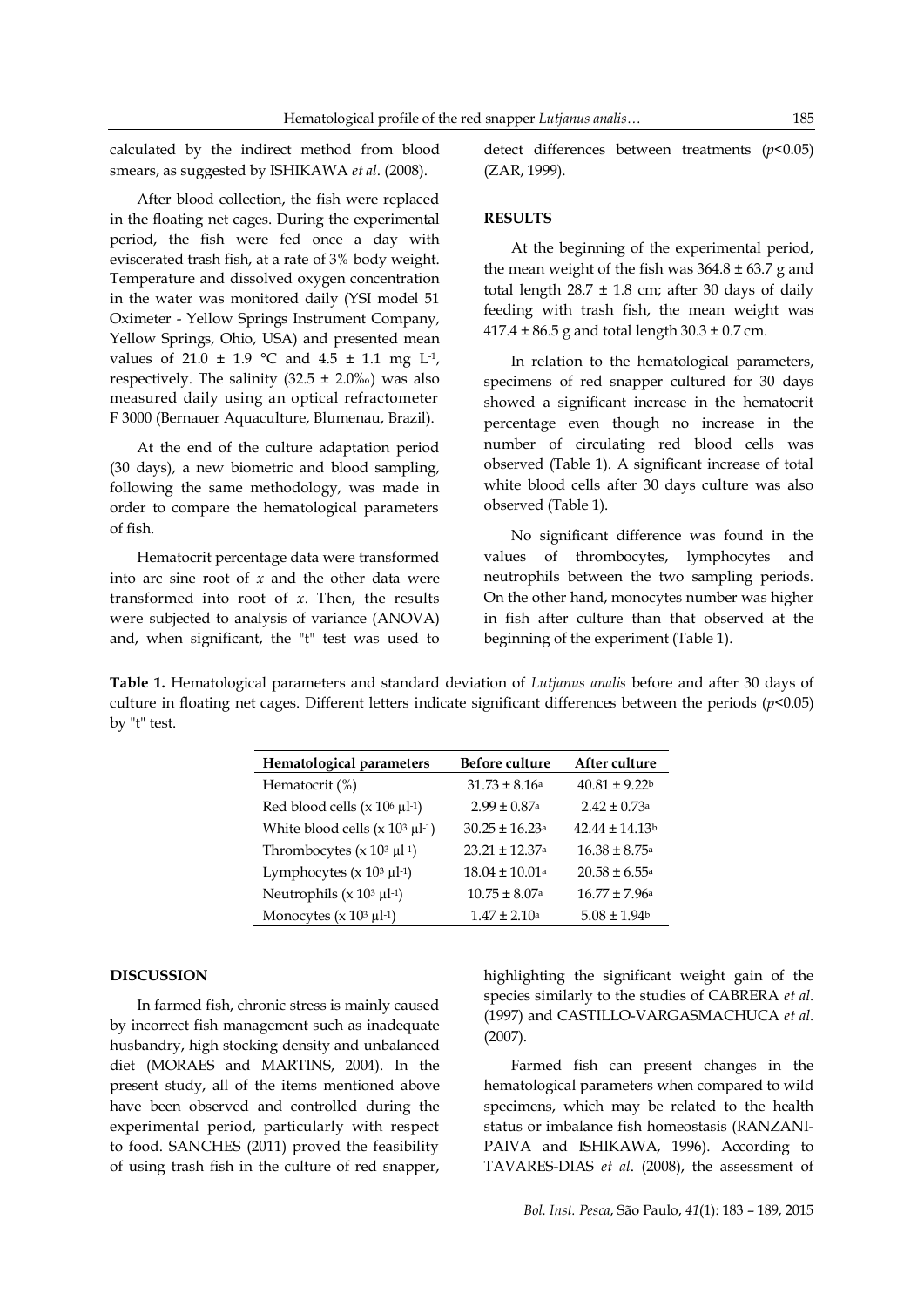blood parameters enables rapid detection of stress that the culture environment can impose on fish. As observed in the present study, an increase in the hematocrit percentage can occur after a culture period, corroborating the results found in mullet *M. platanus* (RANZANI-PAIVA and ISHIKAWA, 1996), in gilt-head bream *Sparus aurata* (MONTERO *et al.*, 1999), in giant trevally *Caranx ignobilis* and yellow spotted trevally *Carangoides fulvoguttatus* (WELLS and BALDWIN, 1990). MONTERO *et al*. (1999) have related chronic stress, increased hematocrit percentage and cortisol in *S. aurata* kept in high stocking densities. WELLS and BALDWIN (1990) observed similar values of hematocrit percentage in *C. ignobilis* and *C. fulvoguttatus* when compared to the end of the experimental period in the present study. In contrast, lower values in the hematocrit percentage were observed in *Lethrinus nebulosus*, *Epinephelus merra*, *Lutjanus carponotatus*, *Choerodon albigena* and *Echeneis naucrates* (WELLS and BALDWIN, 1990) when compared to both sampling periods evaluated in this study. Increased hematocrit percentage can be related to an increased demand for circulating red blood cells (RANZANI-PAIVA and SILVA-SOUZA, 2004), even though no increase in the number of circulating red blood cells was observed in this study.

The number of red blood cells found in this study was similar to that observed in *L. carponotatus* (WELLS and BALDWIN, 1990). This fact confirms the findings of WILHELM FILHO *et al.* (1992), that in the marine fishes of Cyclostoma, Chondrichthyes and Osteichthyes classes, variations in the number and volume of red blood cells may occur and, in general, there is an increase on its number as the degree of fish specialization increases.

As supported by ACEVES *et al*. (2010), erythropoiesis in fish is a result of decreased dissolved oxygen in water. In cultured red snapper, BOTERO and OSPINA (2003) highlighted the strong resistance of fish in relation to changes in the water quality parameters, an important feature for species in intensive culture system. Water temperature, dissolved oxygen and salinity in the present study were considered inside the ideal parameters for snapper, described by BENETTI *et al*. (2002). According to RANZANI-PAIVA and ISHIKAWA (1996), hematological alterations might be related to different conditions of fish maintenance as reported in this study.

Increased number of white blood cells, as observed in this study after 30 days culture, is associated with inflammatory processes, infections by different pathogens and in certain circumstances, to physiological processes such as extreme stress (HOKAMA and MACHADO, 1997). According to MARTINS *et al.* (2004), white blood cells are directly involved in the defense response of the organism when exposed to stressful conditions.

Aside from the white blood cells, thrombocytes may be involved in the defense response as supported by MARTINS *et al.* (2008b) and DEL RIO-ZARAGOZA *et al*. (2010). In this study, the differential count of the white blood cells was composed by lymphocytes in high number, followed by neutrophils and monocytes, similar to that reported in fat snook *Centropomus paralellus* (RANZANI-PAIVA *et al*., 2008) and common snook *Centropomus undecimalis* (FUJIMOTO *et al*., 2009).

According to MAGNADOTTIR (2006), besides the lymphocytes, one of the most important cells involved in the innate immune system are the monocytes, which have the ability to migrate from the circulation to tissues. Monocytes are precursors of macrophages (THOMPSON, 1983). Increased number of monocytes in culture conditions could be associated with the confinement environment in floating net cages, favoring the defense response when compared to wild fish. According to FERREIRA and GIL BARCELOS (2008), fish not adapted to culture can present health and welfare problems often related to a state of chronic stress, which is reflected mainly on its normal behavior. In this study, no abnormal behavior was found in fish from floating net cages.

### **CONCLUSIONS**

This study showed that *L. analis* cultured for 30 days showed changes in the hematological parameters that might be related to adaptive physiological mechanisms of this species to farming conditions.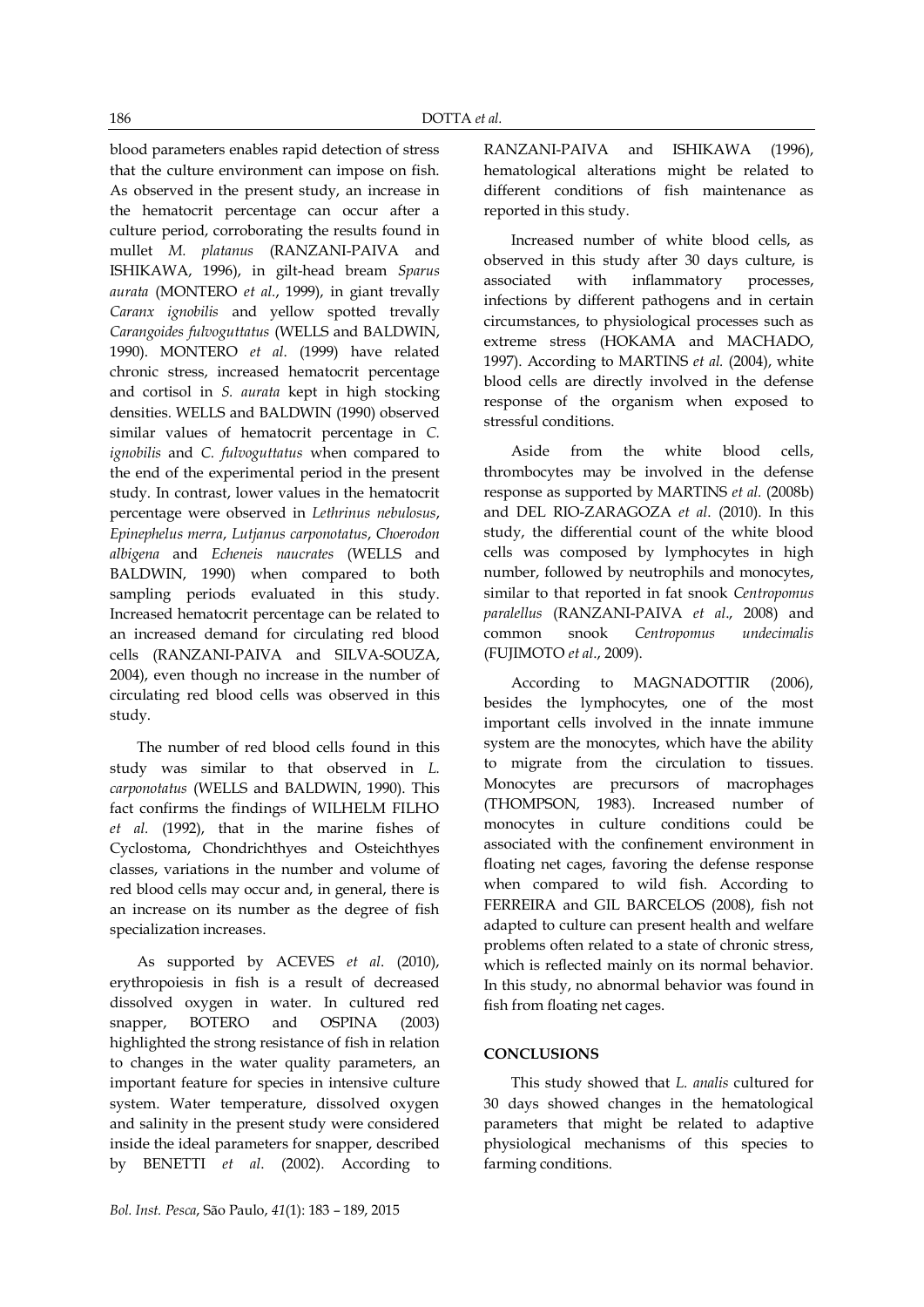### **ACKNOWLEDGEMENTS**

The authors thank CNPq for grant to M.L. Martins and V.R. Cerqueira; Coordination of Improvement of Higher Education Personel (CAPES) to K. Roumbedakis and Laboratório de Piscicultura Marinha, Universidade Federal de Santa Catarina, SC.

### **REFERENCES**

- ACEVES, M.A.B.; RAMOS, R.C.; TORTOLERO, D.A.G. 2010 Description of peripheral blood cells and differential blood analysis of captive female and male leopard grouper *Mycteroperca rosacea* as an approach for diagnosing diseases. *Fish Physiology and Biochemistry*, *36*: 1263-1269.
- BENETTI, D.D.; MATERA, J.A.; STEVENS, O.M.; ALARCÓN, J.F.; FEELEY, M.W.; ROTMAN, F.J.; MINEMOTO, Y.; BANNER-STEVENS, G.; FANKE, J.; ZIMMERMAN, S.; ELDRIDGE, L. 2002 Growth, survival and feed conversion rates of hatchery-reared mutton snapper *Lutjanus analis* cultured in floating net cages. *Journal of the World Aquaculture Society*, *33*(3): 349-357.
- BOTERO, J.Y. and OSPINA, J.F. 2003 Crecimiento y desempeño general de juveniles silvestres de condiciones de cultivo. *Boletin de Investigaciones Marinas y Costeras*, *32*: 25-36.
- CABRERA, B. T; ROSAS, C.J.; MILLÁN, Q.J. 1997 Reproducción y desarrolo larvário del pargo dientón (*Lutjanus griseus* L. 1758) (Pisces:Lutjanidae) cultivado em cautiveiro. *Caribbean Journal of Science*, *33*(3): 239-245.
- CASTILLO-VARGASMACHUCA, S.; PONCHE-PALAFOX, J.T.; ORTIZ, E.C.; ARREDONDO-FIGUEROA, J.L. 2007 Effect of the initial stocking body weight on growth of spotted rose snapper *Lutjanus guttatus* (Steindachner, 1869) in marine floating cages. *Revista de Biologia Marina y Oceanografia*, *42*(3): 261-267.
- CAVALLI, R.O. and HAMILTON, S. 2007 A piscicultura marinha no Brasil: Afinal, quais as espécies boas para cultivar? *Panorama da Aqüicultura*, *17*(104): 50-55.
- DEL RIO-ZARAGOZA, O.B.; FAJER-ÁVILA, E.J.; ALMAZÁN-RUEDA, P. 2010 Haematological and gill responses to an experimental infection of dactylogyrid monogeneans on the spotted

rose snapper *Lutjanus guttatus* (Steindachner, 1869). *Aquaculture Research*, *41*: 1592-1601.

- ELAHEE, K.B. and BHAGWANT, S. 2007 Hematological and gill histopathological parameters of three tropical fish species from a polluted lagoon on the west coast of Mauritius. *Ecotoxicology and Environmental Safety*, *68*: 361- 371.
- FERREIRA, D. and GIL BARCELOS, L.J. 2008 Combined approach between better management practices and the mitigating stress management for fish culture. *Boletim do Instituto de Pesca*, *34*(4): 601 - 611.
- FIGUEIREDO, J.L. and MENEZES, N.A. 2000 *Manual de Peixes Marinhos do Sudeste do Brasil. VI. Teleósteos* (5). Museu de Zoologia, Universidade de São Paulo, São Paulo. 116p.
- FOWLER, S.L.; CAVANAGH, R.D.; CAMHI, M.; BURGESS, G.H.; CAILLET, G.M.; FORDHAM, S.V.; SIMPFENDORFER, C.A.; MUSICK, J.A. 2005 *Fish Action Plans*. IUCN Publications Services Unit, Gland, Suisse. 476p.
- FREITAS, L.E.; NUNES, A.J.; SÁ, M.V. 2010 Desempenho zootécnico de juvenis de cioba, *Lutjanus analis*, com ração a base de ingredientes de origem vegetal. *Panorama da Aquicultura*, *20*: 117.
- FUJIMOTO, R.Y.; SANTANA, C.A.; CARVALHO, W.L.C.; DINIZ, D.G.; BARROS. Z.M.N.; VARELLA, J.E.A.; GUIMARÃES, M.D.F. 2009 Hematologia e parasitas metazoários de camurim (*Centropomus undecimalis*, Bloch, 1792) na região Bragantina, Braganá, Pará. *Boletim do Instituto de Pesca*, *35*(3): 441-450.
- GHIRALDELLI, L.; MARTINS, M.L.; YAMASHITA, M.M.; JERONIMO, G.T. 2006 Hematologia de *Oreochromis niloticus* (Cichlidae) e *Cyprinus carpio* (Cyprinidae) mantidos em diferentes condições de manejo e alimentação no Estado de Santa Catarina, Brasil. *Acta Scientiarum Biological Sciences*, *28*(4): 319-325.
- GOLDENFARB, P.B.; BOWYER, F.P.; HALL, E.; BROSIUS, E. 1971 Reproductibility in the hematology laboratory: the microhematocrit determination. American. *Journal of Clinical Pathology*, *56*: 35-39.
- HOKAMA. N.K. and MACHADO, P.E.A. 1997 Interpretação clínica do hemograma nas

*Bol. Inst. Pesca*, São Paulo, *41*(1): 183 – 189, 2015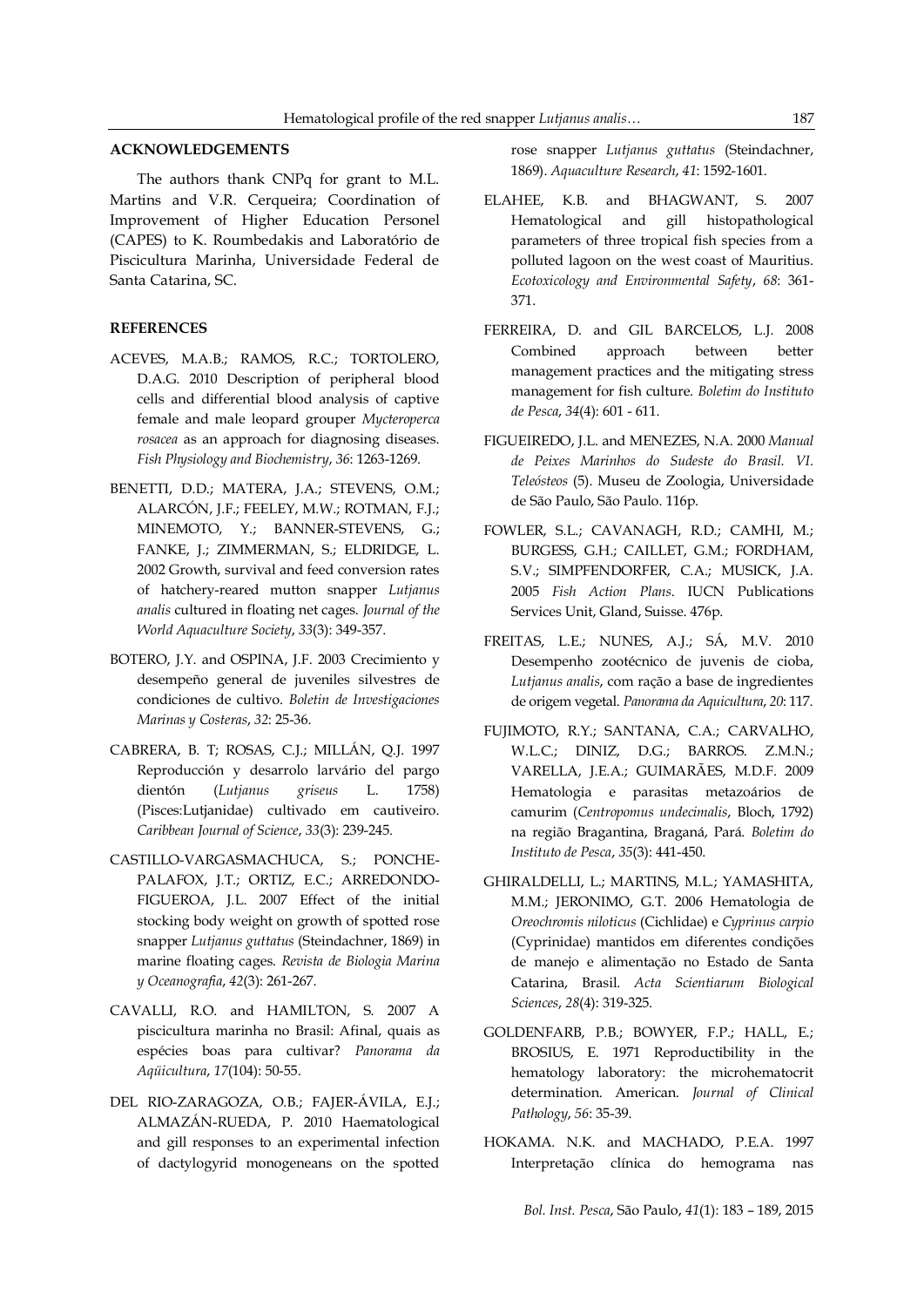infecções. *Jornal Brasileiro de Medicina*, *72*(3): 38-49.

- ISHIKAWA, N.M.; RANZANI-PAIVA, M.J.T.; LOMBARDI, J.V. 2008 Total leukocyte counts methods in fish, *Oreochromis niloticus*. *Archives of Veterinary Science*, *13*(1): 54-63.
- MAGNADOTTIR, B. 2006 Innate immunity of fish (overview). *Fish & Shellfish Immunology*, *20*: 137- 151.
- MARTINS, M.L.; PILARSKY, F.; ONAKA, E.M.; NOMURA, D.T.; FENERICK Jr. J.; RIBEIRO, K.; MYIAZAKI, D.M.Y.; CASTRO, M.P.; MALHEIROS E.B. 2004 Hematologia e resposta inflamatória aguda em *Oreochromis niloticus* (Osteichthyes: Cichlidae) submetida aos estímulos único e consecutivo de estresse de captura. *Boletim do Instituto de Pesca*, *30*: 71-80.
- MARTINS, M.L.; MOURIÑO, J.L.; AMARAL, G.V.; VIEIRA, F.N.; JATOBA, A.M.B.; PEDROTTI, F.S.; JERONIMO, G.T.; BUGLIONE-NETO, C.C.; PEREIRA-JR,G. 2008a Haematological changes in Nile tilapia experimentally infected with *Entererococcus* sp. *Brazilian Journal of Biology, 68*(3): 657-661.
- MARTINS, M.L.; MIYAZAKI, D.M.Y.; MORAES, F.R.; GHIRALDELLI, G.; ADAMANTE, W.B.; MOURIÑO, J.L.P. 2008b Ração suplementada com vitaminas C e E influencia a resposta inflamatória aguda em tilápia do Nilo. *Ciência Rural, 38*(1): 213-218.
- MONTERO, D.; IZQUIERDO, M. S.; TORT, L.; ROBAINA, L.; VERGARA, J.M. 1999 High stocking density produces crowding stress altering some physiological and biochemical parameters in gilthead seabream, *Sparus aurata*, juveniles. *Fish Physiology and Biochemistry*, *20*: 53–60.
- MORAES, F.R. and MARTINS, M.L. 2004 Condições predisponentes e principais enfermidades de teleósteos em piscicultura intensiva. In: CYRINO, J.E.P.; URBINATI, E.C.; FRACALOSSI, D.M.; CASTAGNOLLI, N. (Eds). *Tópicos especiais em piscicultura de água doce tropical intensiva*. TecArt, São Paulo; p.343-383.
- PAVLIDIS, M.; FUTTER. W.C.; KATHARIOS, DIVANACH, P. 2007 Blood cell profile of six Mediterranean mariculture fish species. *Journal of Applied Ichthyology*, *23*:70-73.
- RANZANI-PAIVA, M.J.T. 1995 Características hematológicas da tainha, *Mugil platanus*  Günther, 1880 (Osteichthyes, Mugilidae) da Região Estuarino-Lagunar de Cananéia-SP. *Boletim do Instituto de Pesca*, *22*(1): 1-22.
- RANZANI-PAIVA, M.J.T. and ISHIKAWA, C.M. 1996 Haematological characteristics of freshwater-reared and wild mullet, *Mugil platanus* Günther (Osteichthyes, Mugilidae). *Revista Brasileira de Zoologia*, *13*(3): 561-568.
- RANZANI-PAIVA, M.J.T. and TAVARES-DIAS, M. 2002 Eritrograma, relação viscero-somática, hepatosomática e esplenossomática em tainhas *Mugil platanus* (Osteichthyes: Mugilidae) parasitadas. *Revista Brasileira de Zoologia*, *19*(3): 807-818.
- RANZANI-PAIVA, M.J.T. and SILVA-SOUZA, A.T. 2004 Hematologia de peixes brasileiros. *In*: RANZANI-PAIVA, M.J.T.; TAKEMOTO, R.M.; LIZAMA, M de LOS A.P. *Sanidade de Organismos Aquáticos*. Ed. Varela. p.89-120.
- RANZANI-PAIVA, M.J.T.; SANTOS, A.A.; DIAS, D.C.; SERIANI, R.; EGAMI, M.I. 2008 Hematological and phagocytic response of the fat snook, *Centropomus parallelus*, reared in net cages, before and after inoculation with *Sacharomyces ceresivisiae*. *Bioikos, 22*(1): 29-35.
- ROSENFELD, G. 1947 Corante pancrônico para hematologia e citologia clinica. Nova combinação dos componentes do May-Grunwald e do Giemsa num só corante de emprego rápido. *Memórias Instituto Butantan*, *20*: 329-334.
- SANCHES, E.G. 2011 Criação do vermelho-cioba (*Lutjanus analis*) submetido a diferentes dietas. *Bioikos*, *25*(1): 33-40.
- SANCHES, E.G.; AZEVEDO, V.G.; COSTA, M.R. 2007 Criação da garoupa-verdadeira *Epinephelus marginatus* (Lowe, 1834) (Teleostei, Serranidae) alimentada com rejeito de pesca e ração úmida em tanques-rede. *Atlântica*, *29*(1): 121-126.
- SANTOS, A.A.; EGAMI. M.I.; RANZANI-PAIVA, M.J.T.; JULIANO, Y. 2009 Hematological parameters and phagocytic activity in fat snook (*Centropomus parallelus*): Seasonal variation, sex and gonadal maturation. *Aquaculture*, *296*: 359-366.